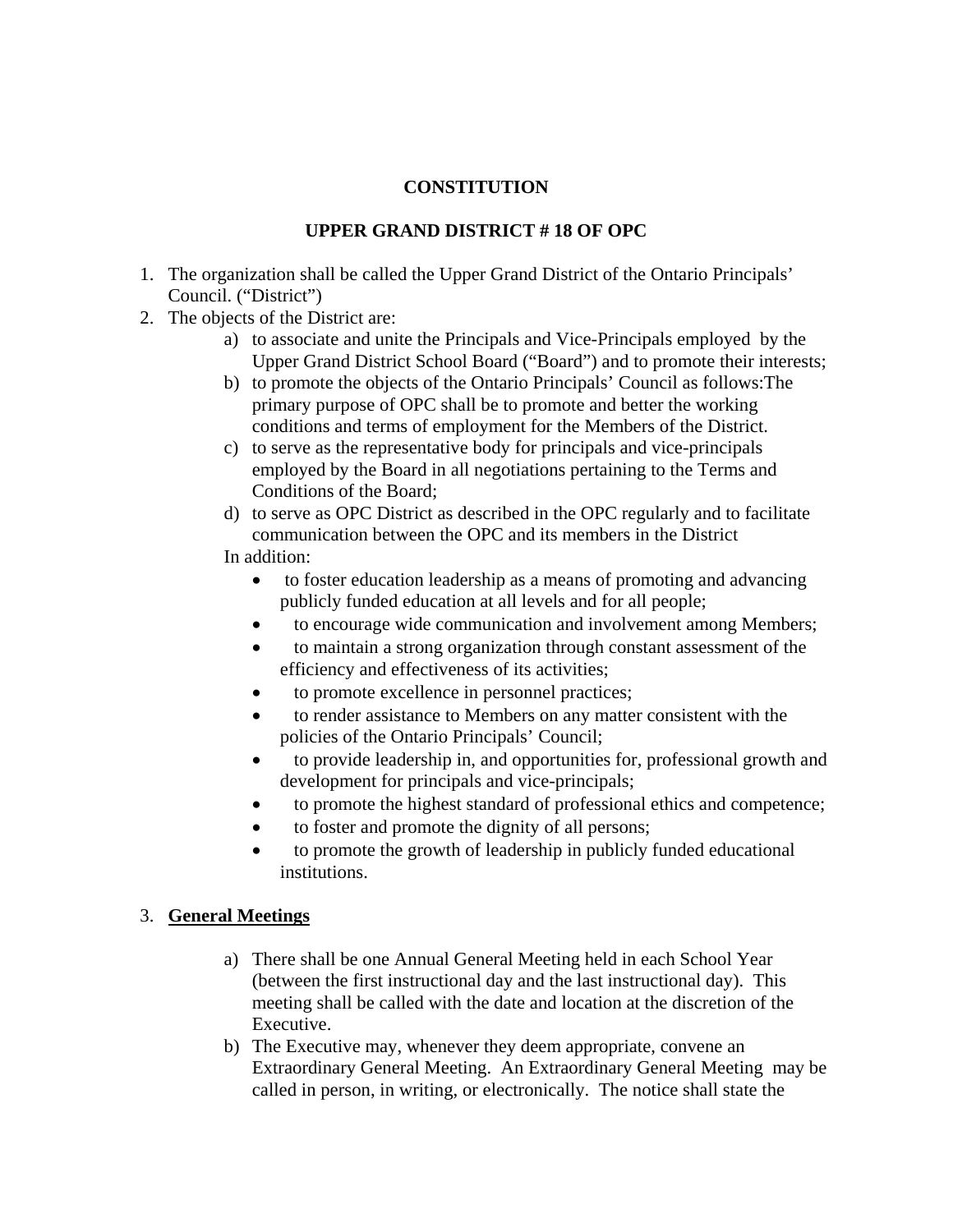purpose of the General Meeting and, except for special circumstances, the text of any resolution intended to be submitted to the General Meeting.

- c) The notice of the Annual General Meeting or an Extraordinary General Meeting shall specify the place, date, mode, and the hour of the Meeting.
- d) The notice of an Annual General Meeting shall be given not less than fifteen (15) days and no more than forty-five (45) days before the date of the Meeting. The notice shall state the purpose of the Annual General Meeting and, except for special circumstances, the text of any resolution intended to be submitted to the General Meeting.
- e) The President shall preside at the Annual General Meeting. In extenuating circumstances, the Executive may delegate this responsibility to another member of the District OPC.
- f) A quorum, at any General Meeting, exists when at least one member of the District other than those Members on the Executive is present.
- g) The following business shall be conducted at the Annual General Meeting:
	- i) amending the constitution;
	- ii) setting fees for the next fiscal year;
	- iii) approving a preliminary balanced budget for the next fiscal year; and
	- iv) receiving the latest audited financial statements.
- h) In addition, without limiting the generality of the foregoing, the following business may also be conducted at the Annual General Meeting or an Extraordinary General Meeting:
	- i) moving resolutions pertaining to the business to be conducted at the General Meeting notice of which resolutions must be received by the President no later than 30 days prior to the General Meeting and by the Members no later than 15 days prior to the General Meeting.
	- ii) receiving reports from District OPC committees and the Executive; and
	- iii) receiving comments from Members attending the General Meeting.
- i) The Executive shall present at each Annual General Meeting a financial statement and the audited report to the Members. The financial statement shall:
	- i) be approved by the Executive and signed by the President and the Treasurer;
	- ii) be a comparative statement relating separately to the latest completed financial year and the financial year next preceding it;
	- iii) be a statement of surplus or deficit for each period;
	- iv) be a statement of source and application of funds for each period; and
	- v) be a balance sheet as at the end of each period.
	- j) The failure to pay a local levy shall not prevent any OPC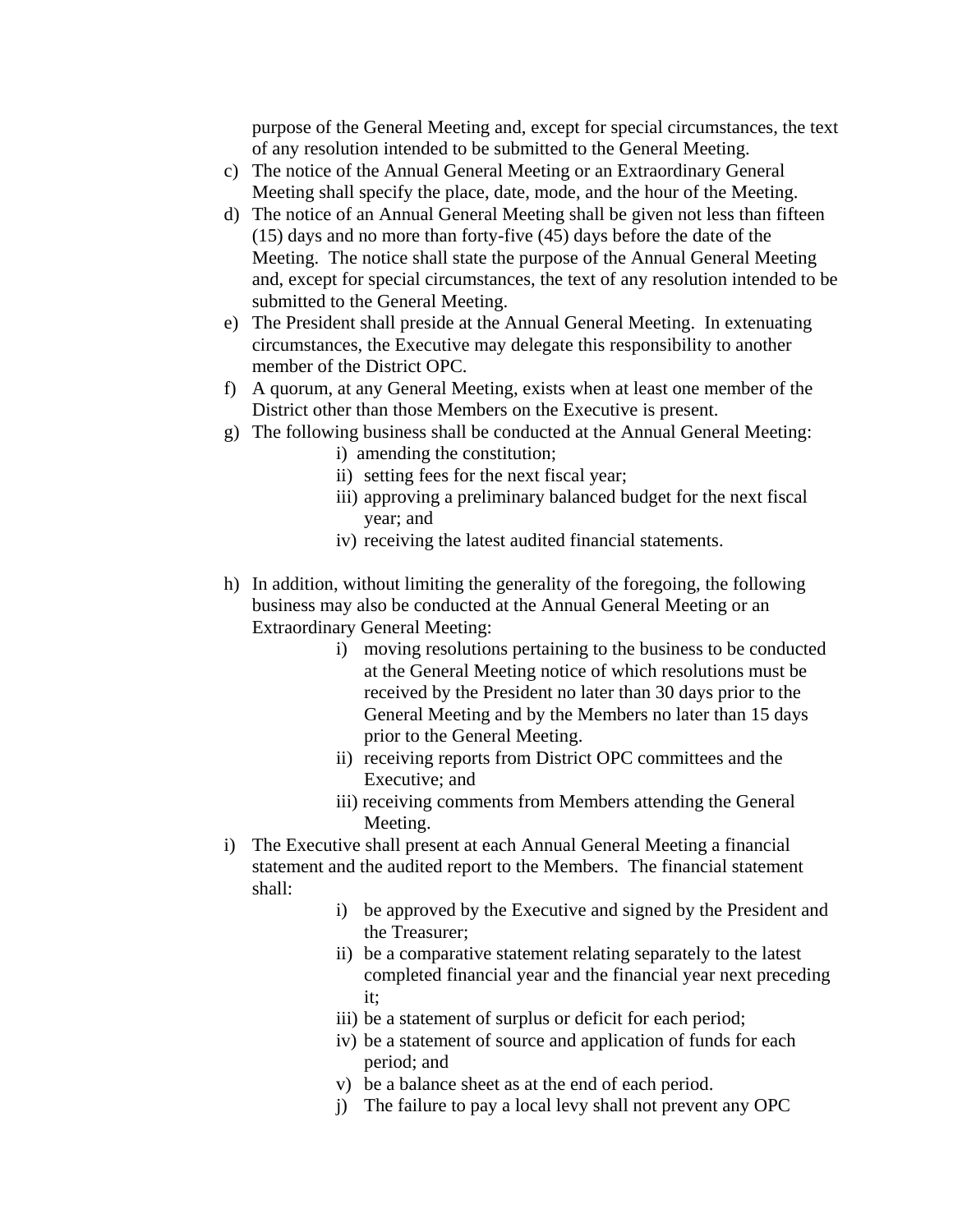Member from attending meetings of the District, or from voting on any decisions affecting OPC Members in the District.

k) Any meeting, event, professional opportunity or other opportunity funded by the OPC rebate shall be open to all OPC Members. Non-OPC Members shall not attend, unless they pay their proportionate cost. In no instance shall non-OPC Members be present at a meeting where the matters being discussed are confidential to OPC Members.

#### 4. **The Executive**

- a. The Executive shall include the immediate Past-President, the President, the President-Elect, one Vice-President, one Secretary, one Treasurer, two Provincial Councillors – one from the Elementary Panel and one from the Secondary Panel, and two elected and up to two appointed Members-At-Large.
- b. The President-Elect, the Vice-President, the Secretary, the Treasurer, the two Provincial Councillors, and two Members-At-Large shall be elected at the Annual General Meeting of the District. The President-Elect shall assume the role of President immediately following his or her completion of the role of President-Elect provided he or she continues to be a Member of the District OPC. The Past-President shall assume the position immediately following his or her completion of the role of President provided he or she continues to be eligible to be an Executive member.
- c. The position, filled by any Executive Member who is not a member in good standing of OPC or who is not a current Principal or Vice-Principal of the Upper Grand DSB, shall be declared vacant upon the determination of such occurrence.

#### 5. **Executive Elections and Appointments**

- a) All nominees for election to the Executive must be Members in good standing, be currently employed as a Principal or Vice-Principal with the Upper Grand DSB and must give prior consent, in writing, to their nomination.
- b) Nominations are in order for the following positions on the Executive: President-Elect, Vice-President, Secretary, Treasurer, one (1) Provincial Councillor, and one (1) Member-At-Large.
- c) There is no nomination for the positions of President or Past-President since the President-Elect will normally accede to the Presidency and the President will normally accede to the Past-Presidency. In the event that the President-Elect is not able to accede to the Presidency, nominations would then be in order for the position of Presidency. In the event that the President is not able to accede to the Past-Presidency, the position of Past-President will remain vacant.
- d) No Member may serve in more than one position on the Executive.
- e) Should more than one person be nominated for one position, voting shall be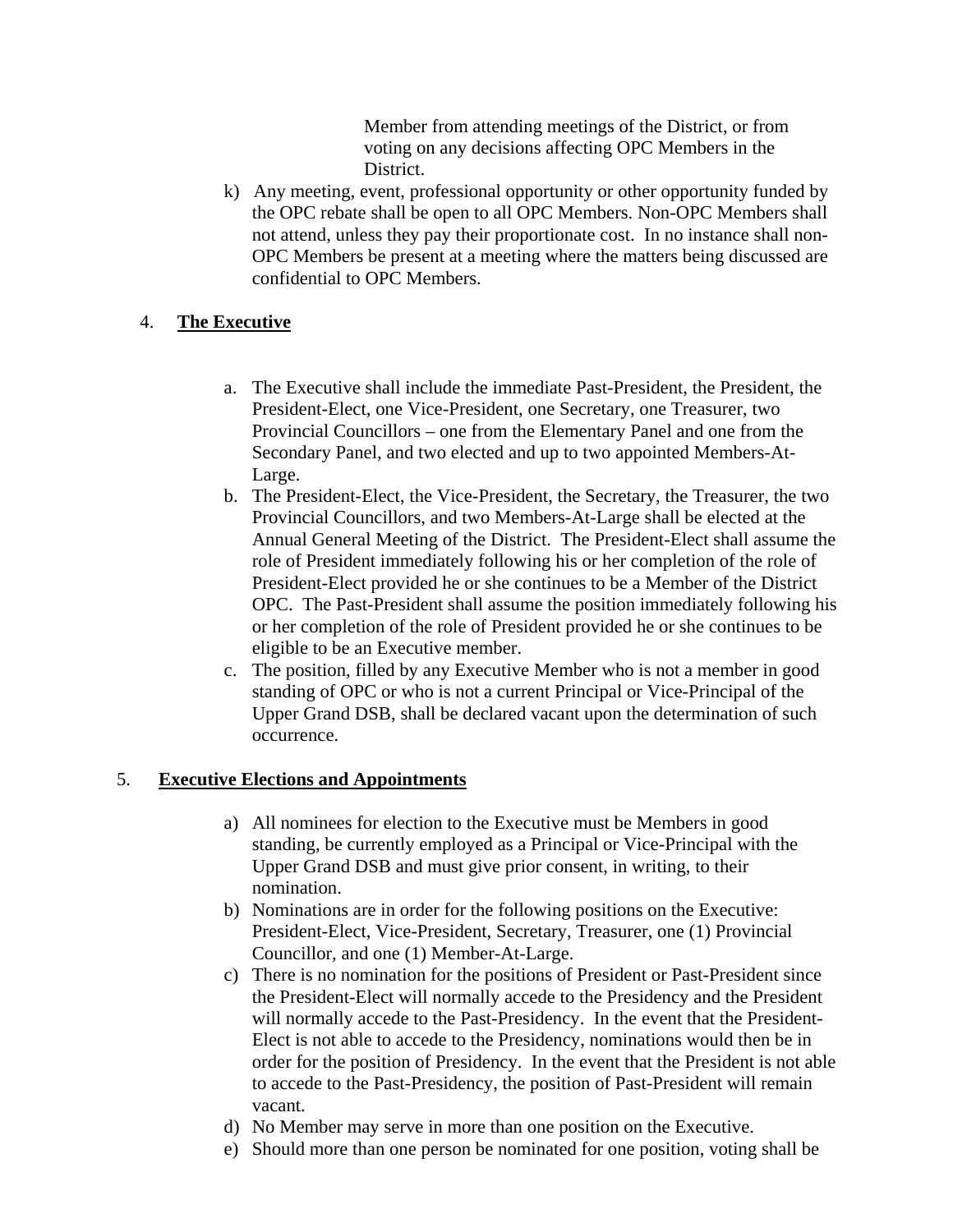by secret ballot. To be elected to a position the candidate must receive a majority  $(50\% +1)$  of the votes cast.

- f) Elections shall be conducted by the Executive in accordance with due process and fairness.
- g) In order to ensure a balance between experience and openness to new Executive Members, the 2 elected Provincial Councillors and the 2 elected Members-At-Large shall be elected in alternate years so that one Provincial Councillor and one Member-At-Large remains in that position and one Provincial Councillor and one Member-At-Large is elected each year.
- h) The Executive shall assign the duties of the Terms and Conditions representatives who shall be the Co-Chairs of the Terms and Conditions Committees to two of its members. The Executive shall ensure that one of the two Terms and Conditions Co-Chairs are currently assigned to a school in the Elementary Panel and the other is currently assigned to a school in the Secondary Panel. The Co-Chairs will act as agents for the District OPC in all matters related to negotiations.
- i) The President may recommend to the Executive the appointment of up to two (2) additional Members-At-Large for the Executive from the District Membership. The President's recommendation shall contain rationale based on specific representation needs on the Executive or the special needs that cannot be accommodated by the current Executive including but not limited to panel, gender, and demographic considerations. A person who has served as an appointed Member-At-Large for one year may not then be reappointed.
- j) The terms of Office (which commence July 1 and terminate June 30) are:
	- a) The President, the Past-President, and the President-Elect shall have a one-year non-renewable term of office;
	- b) the Vice-President and the Secretary shall be one year.
	- c) The Provincial Councillors, the Treasurer, and the elected Members-At-Large shall be two years.
	- d) The appointed Members-At-Large shall be one year non-renewable.
- k) In the event of a vacancy in any Executive position, save and except the position of Past-President, the Executive shall fill the vacancy from among the District membership and, in extraordinary circumstances, may extend or reinstate the term of office. The Executive may choose to fill a vacancy in the position of Past-President in a manner that is in the District Members' best interest.

#### 4. **Duties and Powers of the President**

- a) The President shall be the Chief Executive Officer and the official spokesperson of the Upper Grand OPC.
- b) The President shall be responsible for chairing Executive Meetings, the Annual General Meeting, and any Extraordinary General Meetings.
- c) The President, in consultation with the Executive, may establish focus groups. The President, in her/his sole discretion, shall be responsible for all individual appointments to committees, focus groups, and bodies external to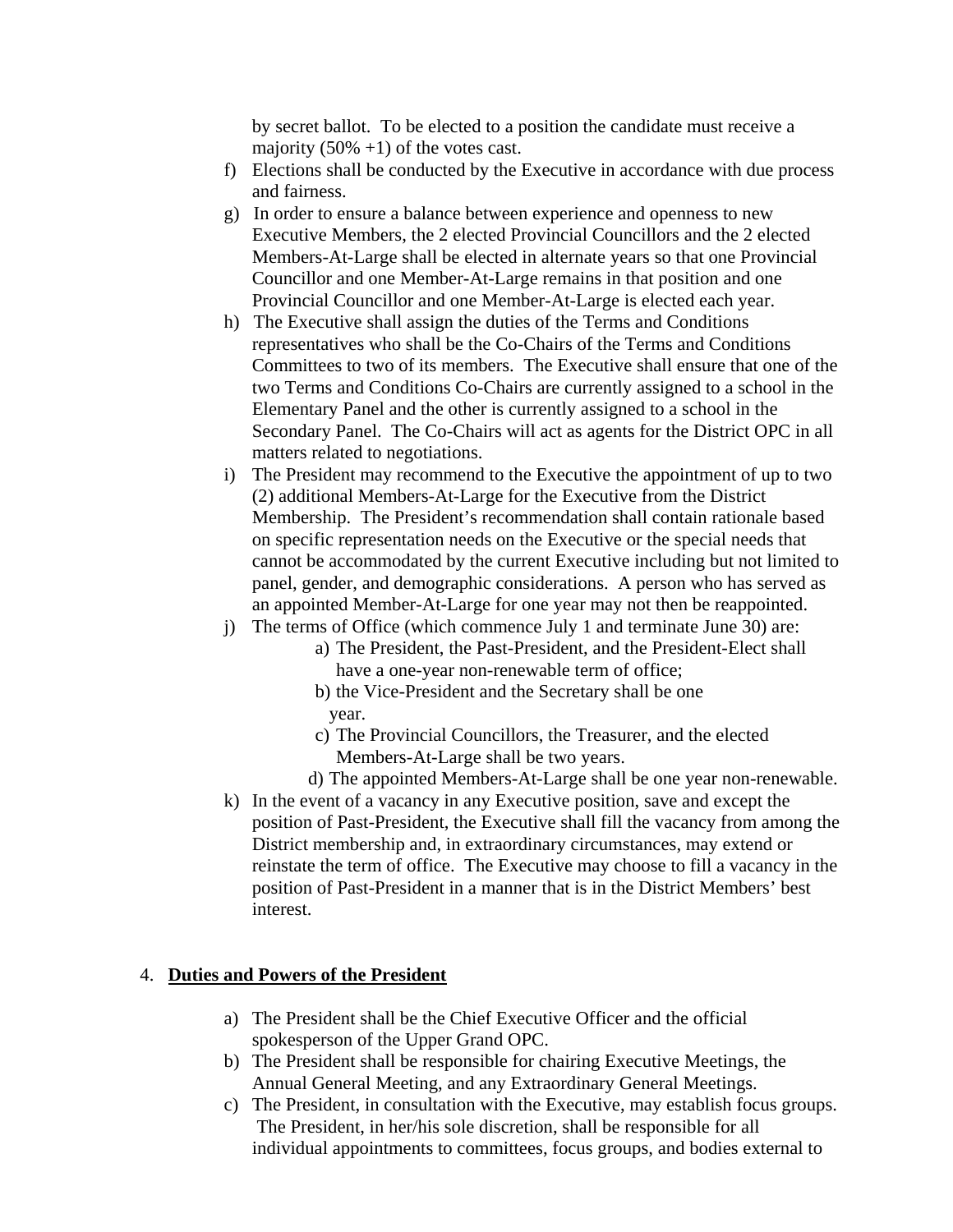the District OPC.

- d) The President shall be a member of any committee or focus group ex officio.
- e) The President shall not have voting privileges at the Annual General Meeting or any Extraordinary General Meeting.

#### 5. **Duties and Powers of Provincial Councillors**

 The Provincial Councillors shall perform the duties of a Provincial Councillor as defined by the OPC in the OPC Constitution, OPC Policies and the Provincial Councillor Handbook, as they may be from time to time. The Provincial Councillors shall serve as the liason between the OPC and the Council and shall bring forward any District resolutions, issues or concerns to the notice of the OPC as they may be authorized and directed to do by the membership of the Council from time to time.

#### 6. **Duties and Powers of Terms and Conditions Representatives**

The Terms and Conditions Representatives shall Co-Chair the Terms and Conditions Committee, and shall report to the Executive Committee at each of its meetings on the activities of the Terms and Conditions Committee. The Terms and Conditions Representatives shall be responsible for ensuring members are adequately consulted on their priorities for negotiations, shall consult with the OPC on matters of Provincial interest and shal communicate OPC policies and information to the local OPC Members as recommended by the OPC. The Terms and Conditions Representatives, or their designates, shall attend any OPC meeting to which Terms and Conditions Representatives are expressly invited.

#### 7. **Duties and Powers of the Executive**

- a) The Executive shall have the authority and the responsibility to administer the affairs of the Upper Grand OPC between Annual or Extraordinary General Meetings.
- b) The Executive shall present a financial report at the Annual General Meeting.
- c) The Executive shall meet at the direction of the President.
- d) Special Meetings of the Executive shall be called upon the written request of a majority  $(50\% +1)$  of the Executive. This written request will be delivered to the President. The President shall ensure that such a Special Meeting is held within 7 days of the receipt of the written request at a location reasonably accessible to the members of the executive at an appropriate time of the day. If the 7 days falls outside the period of time between the Monday two weeks prior to the the first instructional day and the Friday two weeks after the last instructional day, then the President shall postpone the Special Meeting of the Executive until sufficient notice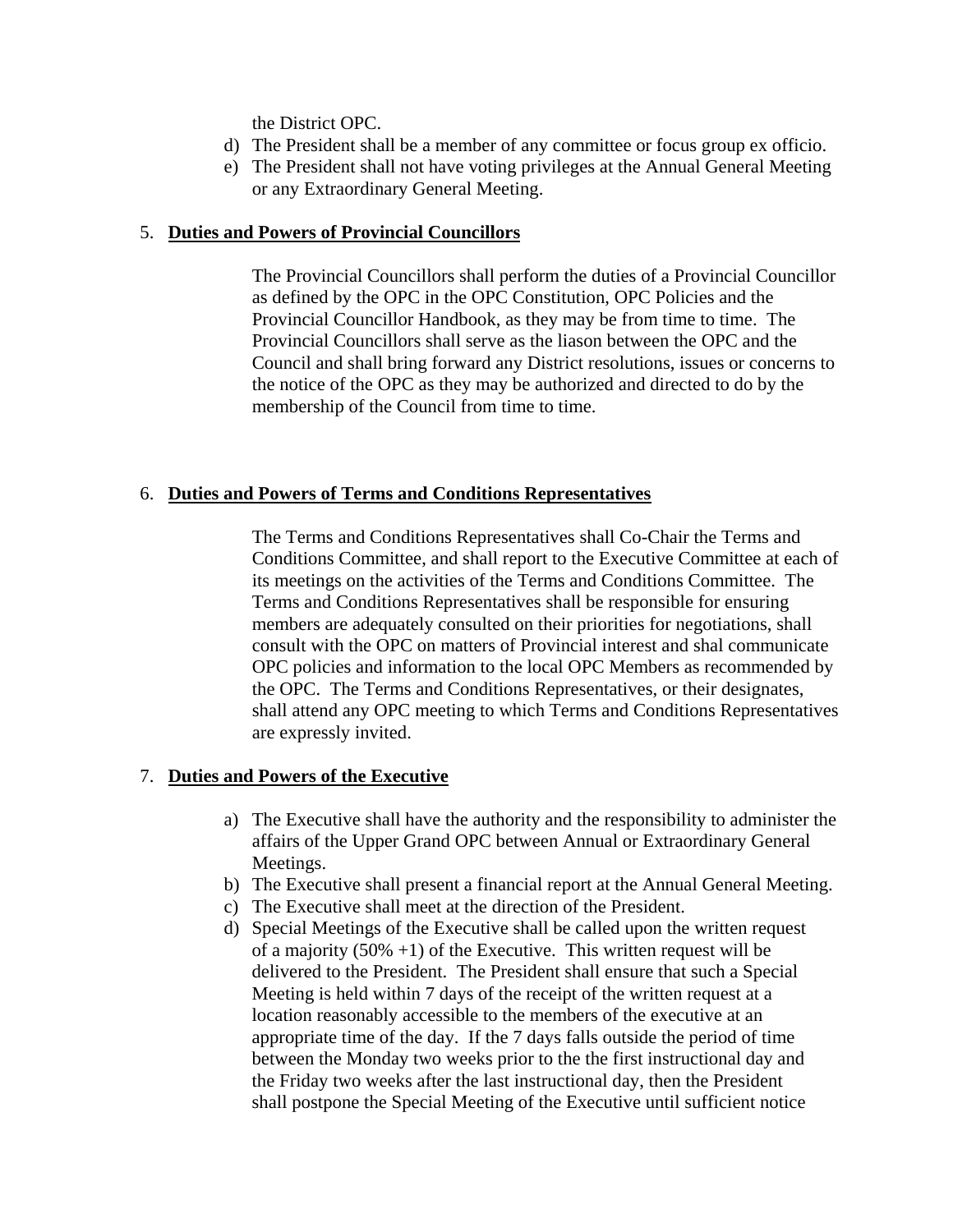is delivered to the members of the Executive to a date that falls within such time interval.

- e) The Executive may establish or remove committees or focus groups, their terms of reference, their composition, their budgets, and their lines of responsibilities and accountability.
- f) Members of the Executive shall have the authority to move or second resolutions, speak to resolutions, and otherwise participate in or lead discussions at the Annual General Meeting or any Extraordinary General Meeting of the District. No member of the Executive has voting privileges at any General (Annual or Extraordinary) except in the case of elections by secret ballot.

# **8. Terms and Conditions Committee**

The Terms and Conditions Committee will have representatives appointed as follows:

- a) The Terms and Conditions Committee will be composed of 3 representatives from the elementary panel, one from each of the family of schools (MacDonald, Benalick and Talbot) and 2 representatives from the secondary panel. The representatives appointed must be members of the OPC both at the time of their appointment and during their term on the Committee.
- b) The Terms and Conditions Committee representatives will be the liasons between the members and the Co-Chairs and shall seek advice on and provide advice on all matters related to all negotiations pertaining to the terms and conditions of employment for principals and vice-principals between District OPC and the Board.
- c) The Terms and Conditions Committee shall take steps to ascertain the priorities and concerns of the membership as they relate to their terms and conditions of employment and shall represent their interests and negotiate on their behalf with the Board.
- **d)** The Terms and Conditions Committee shall receive the advice, direction and support of the OPC about contract language to improve the terms and conditions of employment for principals and vice-principals in the Board, and in the province, so long as any direction by the OPC is pursuant to a provincial strategy approved by OPC Provincial Council.

# 11. **District Fees and Other Income**

The District shall apply annually for the fee rebate provided by the OPC to recognized OPC Districts, as determined by the AGM of the OPC. The fee rebates shall not be refunded to individual members of the OPC but shall accumulate and/or be expended at the direction of the Executive in accordance with the needs of the District for the